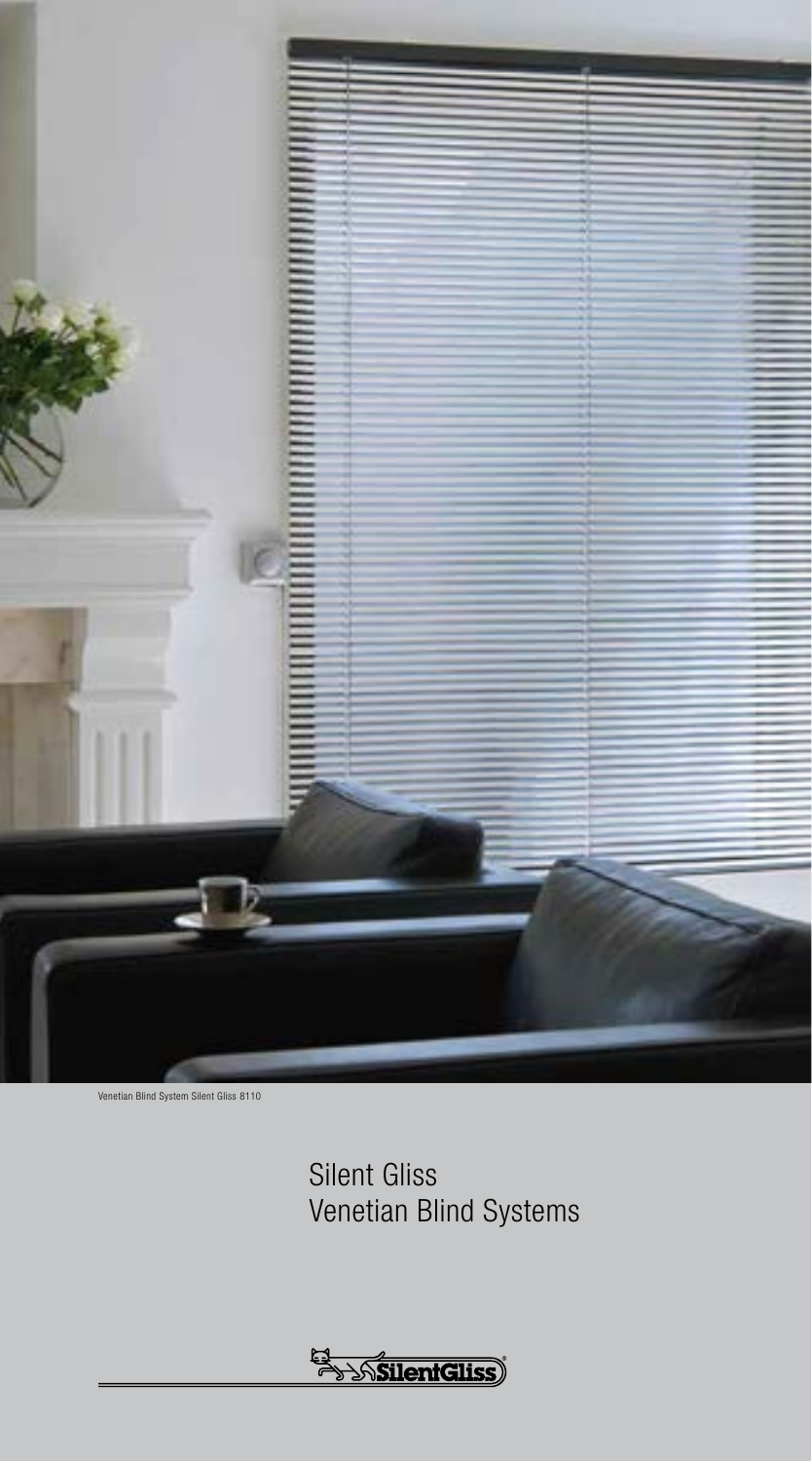

Silent Gliss have precision Venetian blind systems for ultimate control over light and glare – small adjustments as the day goes on enable you to have maximum light and visibility.

### Quality and warranty

All the material used for our Venetian blinds are rust free and UV resistant for perfect functionality and appearance over time. Extensive testing of our high quality products allows us the confidence to offer a 5 year warranty.

### Precision

Our experienced specialists assemble every system manually to guarantee a precise and smooth operation – day after day!

### Made-to-measure

Venetian blind systems are made-to-measure in relation to proportional aesthetics, window dimensions and individual taste.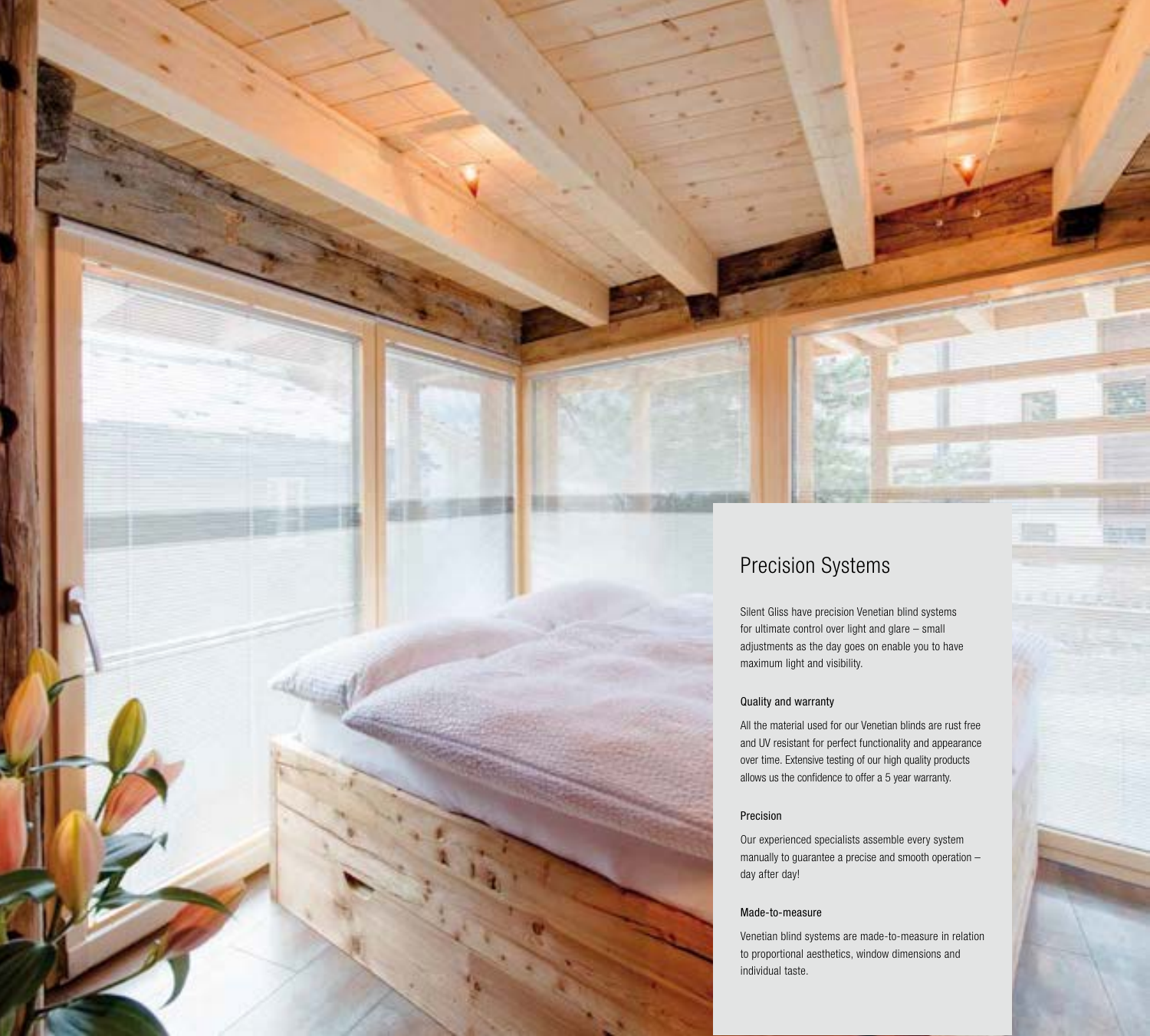### Aluminium Blinds

### Venetians at their best

The range includes Venetian blind systems with wand, chain, cord or electrical operation. Mono-controlled – one operation controls the tilting, raising and lowering of the blind. Whatever preference you may have, Silent Gliss offers the ideal made to measure Venetian blind system for your window. Available with 16, and 25mm slats.

### Mono controlled system Silent Gliss 8300

- Unique chain operated Venetian blind system, with one single, elegant metal chain
- The clever positioning of the chain makes operation easy and avoids entangling



#### Wand controlled system Silent Gliss 8110

- Easy and precise operation with a control wand due to integrated brakes
- Perfect closing of the slats due to "snap" system - Privacy feature ensures no direct light penetration when the slats are closed, particularly useful when working or watching screens (25mm slats only)



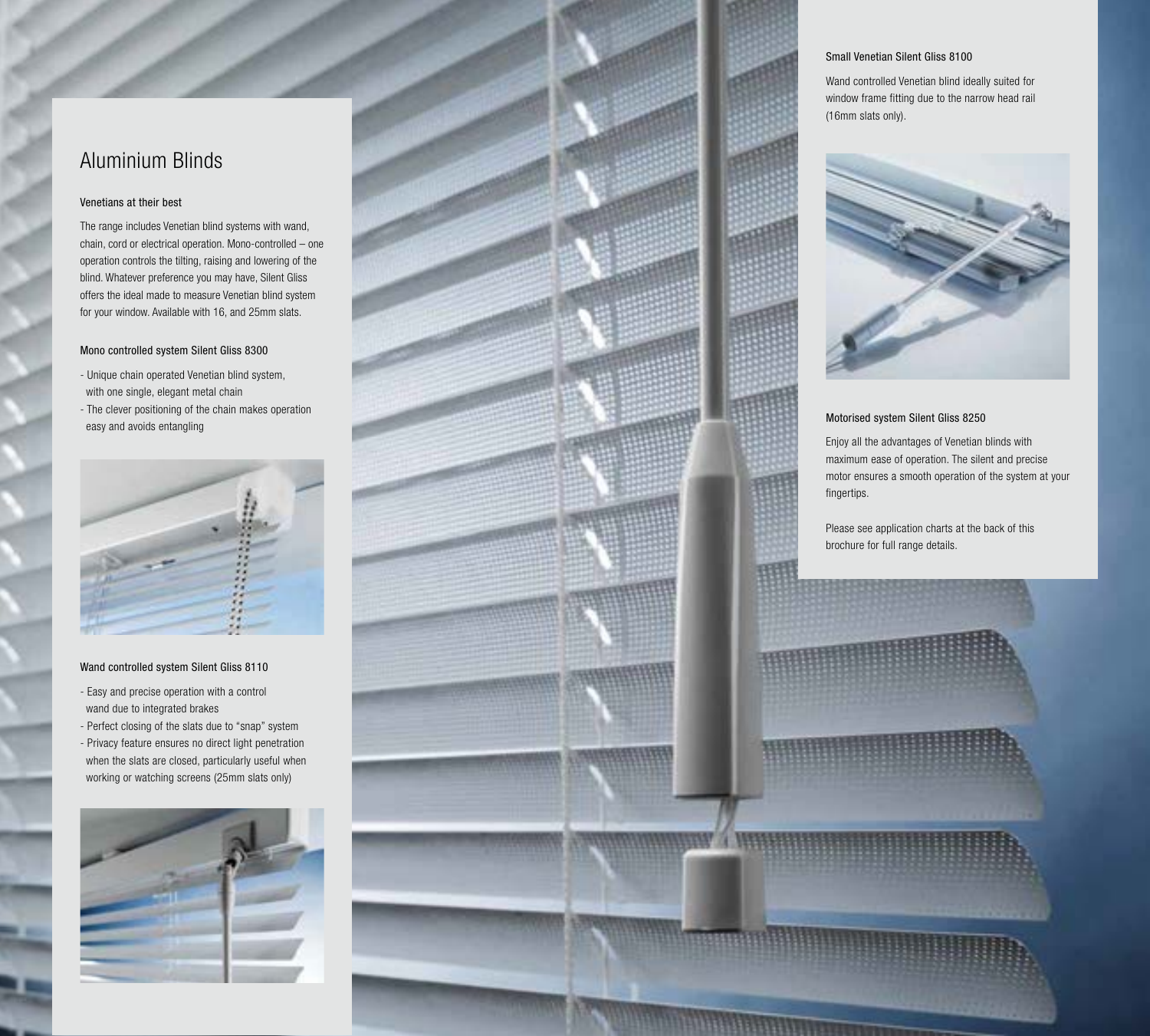





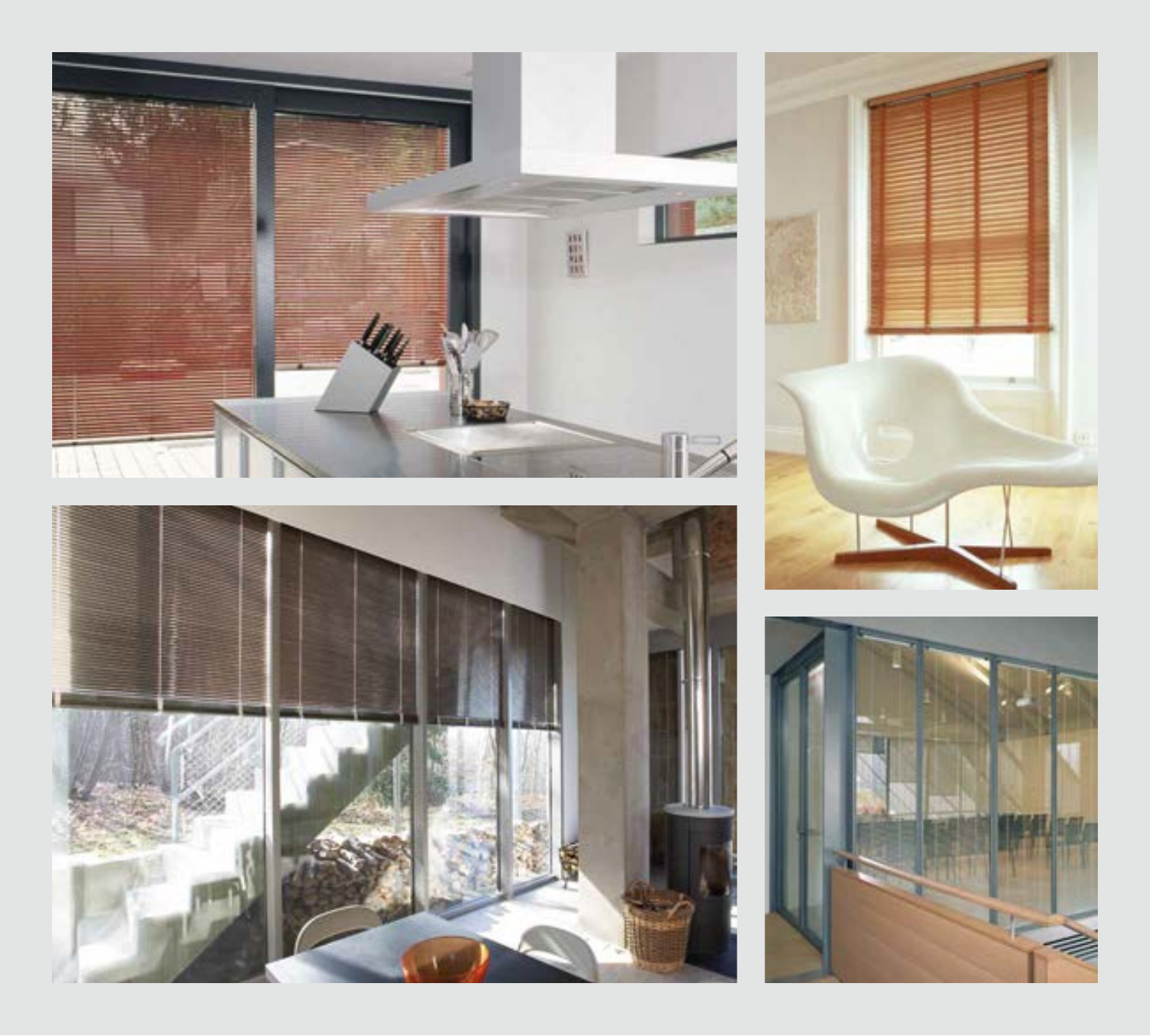### Personalise Your System

Exciting perforated, sand-coated and mirror slats are just a few examples of our slat range – which contains 77 eye-catching colours – giving you almost endless possibilities to personalise your system.

Most of the colours are available with 16mm and 25mm slats. Additionally, some slats are thermo coated and reflect the light which reduces heat entering the room.





## Wood Venetians

### The natural alternative

Silent Gliss real wood Venetians are a stylish alternative for many homes.

- Available is a range of over 30 wood slats including textured and deep grain finishes in 25mm and 50mm widths
- The headrail is covered with a blind slat to ensure a complete match throughout the system
- Available with cord operation or fully motorised



Based on the wood Venetian blind, Silent Gliss also offer a choice of 50mm wide aluminium slats.

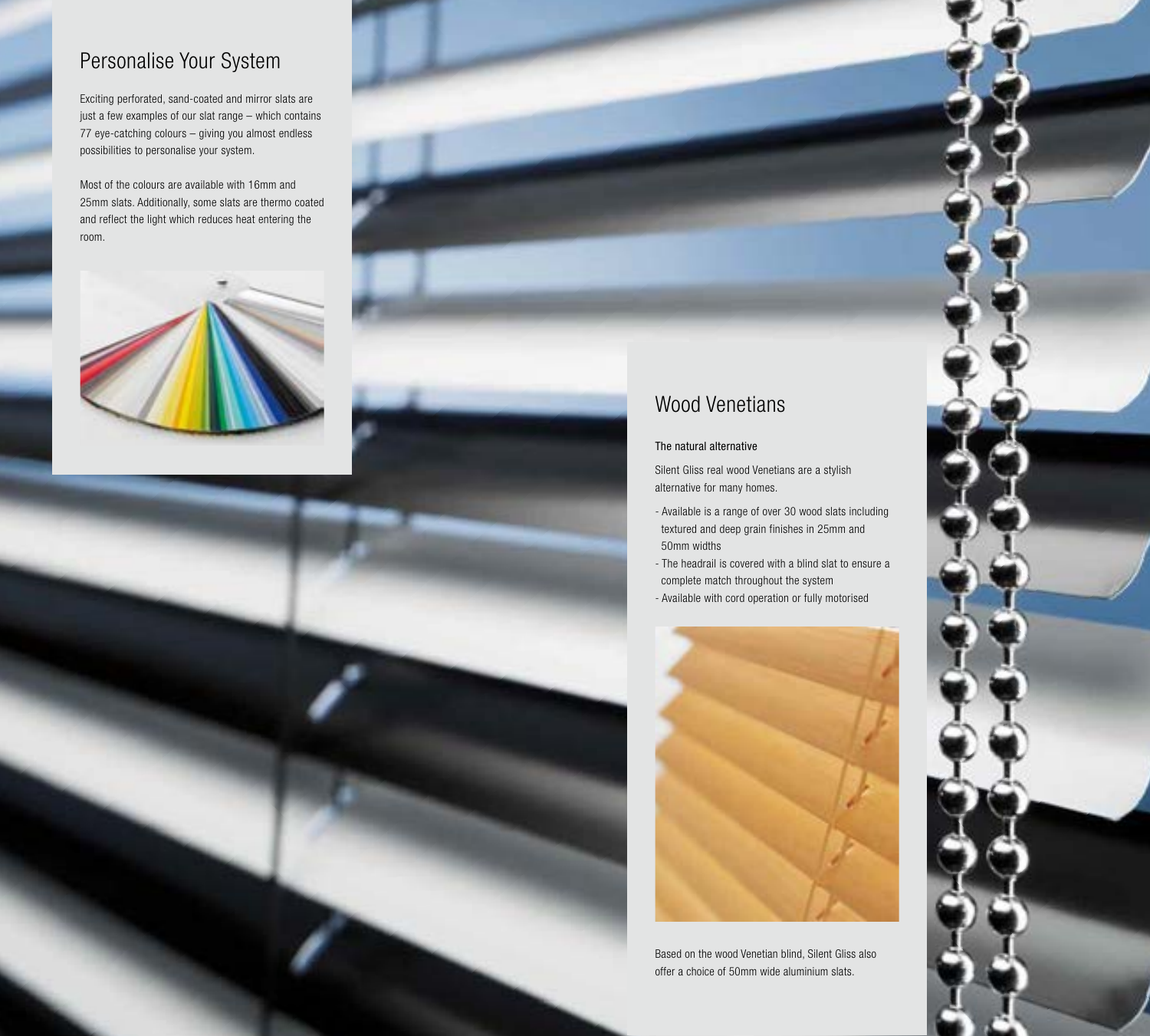# Overview of Systems and Options

|                      | Dimensions       |                                    | Features / Options |                           |                          |              |                      |                  |                |               |                              | Fitting<br>Options |                     | Fitting<br>Surfaces |          |      |          |                   |  |        |
|----------------------|------------------|------------------------------------|--------------------|---------------------------|--------------------------|--------------|----------------------|------------------|----------------|---------------|------------------------------|--------------------|---------------------|---------------------|----------|------|----------|-------------------|--|--------|
| Operation            | $\mathsf{m}$ n ( | $\left(\text{max}\right)$          | max.               | ${\rm m^2 \atop \rm max}$ | Wood (W) / Aluminium (A) | Fabric Tapes | Side Guide available | Slat widths (mm) | Mono operation | Radio Control | Perforated Slats (25mm only) | Dual action wand   | Privacy (min light) | Ceiling Fix         | Wall Fix | Wood | Concrete | Suspended Ceiling |  | System |
|                      | 28cm             |                                    | 2.5m 2.5m          | 4m <sup>2</sup>           | A                        |              |                      | 16               |                |               |                              |                    |                     |                     |          |      |          |                   |  | 8100   |
|                      | 28cm             |                                    | $2.5m$ 2.5m        | 5 <sup>m²</sup>           | A                        |              |                      | 16               |                |               |                              |                    |                     |                     |          |      |          |                   |  |        |
|                      | 28cm             | 3m                                 | 5m                 | 7 <sup>m²</sup>           | A                        |              |                      | 25               |                |               |                              |                    |                     |                     |          |      |          |                   |  | 8110   |
| acoocoog<br>ecoocoog | 50cm<br>3m       |                                    | 3m                 | 4.5 <sup>m</sup>          | A                        |              | O                    | 16               |                |               |                              |                    |                     |                     |          |      |          |                   |  | 8300   |
|                      |                  |                                    |                    |                           | A                        |              |                      | 25               |                |               |                              |                    |                     |                     |          |      |          |                   |  |        |
| €<br>24 V            | 65cm             | 3m                                 | 3.4 <sub>m</sub>   | 5 <sup>m²</sup>           | A                        |              |                      | 16               |                | Opt.          |                              |                    |                     |                     |          |      |          |                   |  | 8250   |
|                      |                  |                                    |                    |                           | $\mathsf A$              |              |                      | 25               |                | Opt.          |                              |                    |                     |                     |          |      |          |                   |  |        |
|                      | 28cm             | 3.6 <sub>m</sub>                   | 3.6 <sub>m</sub>   | 10 <sup>m²</sup>          | Α                        |              |                      | 50               |                |               |                              |                    |                     |                     |          |      |          |                   |  |        |
|                      |                  | 28cm 2.45m 2.75m 4.4m <sup>2</sup> |                    |                           | W                        |              |                      | 25               |                |               |                              |                    |                     |                     |          |      |          |                   |  | 8900   |
|                      |                  | 28cm 2.45m 2.75m 4.6m <sup>2</sup> |                    |                           | W                        |              |                      | 50               |                |               |                              |                    |                     |                     |          |      |          |                   |  |        |
|                      |                  | 56cm 3.6m 3.6m 10m <sup>2</sup>    |                    |                           | Α                        |              |                      | 50               |                | Opt.          |                              |                    |                     |                     |          |      |          |                   |  |        |
| 24 V                 |                  | 56cm 2.45m 2.75m 4.4m <sup>2</sup> |                    |                           | W                        |              |                      | 25               |                | Opt.          |                              |                    |                     |                     |          |      |          |                   |  | 8950   |
|                      |                  | 56cm 2.45m 2.75m 4.4m <sup>2</sup> |                    |                           | W                        |              |                      | 50               |                | Opt.          |                              |                    |                     |                     |          |      |          |                   |  |        |

For full product details and specifications please refer to the relevant Silent Gliss technical catalogue.

# Total Control

Silent Gliss radio control systems allow remote operation without the need of complex wiring.

### Operation possibilities

- Variety of hand held and wall switches
- Single or multiple channel solutions
- Daylight controlled operation with light sensors
- Timer function
- Remote control by SMS
- Home automation connectivity
- Smart phones and tablets (eg. iPhone and iPad) connectivity



Remote controls Silent Gliss 9940



Remote controls Silent Gliss 0450

Our Customer Services team will be on hand from the start to offer expert advice on the most appropriate systems, control combinations and wiring for your project.